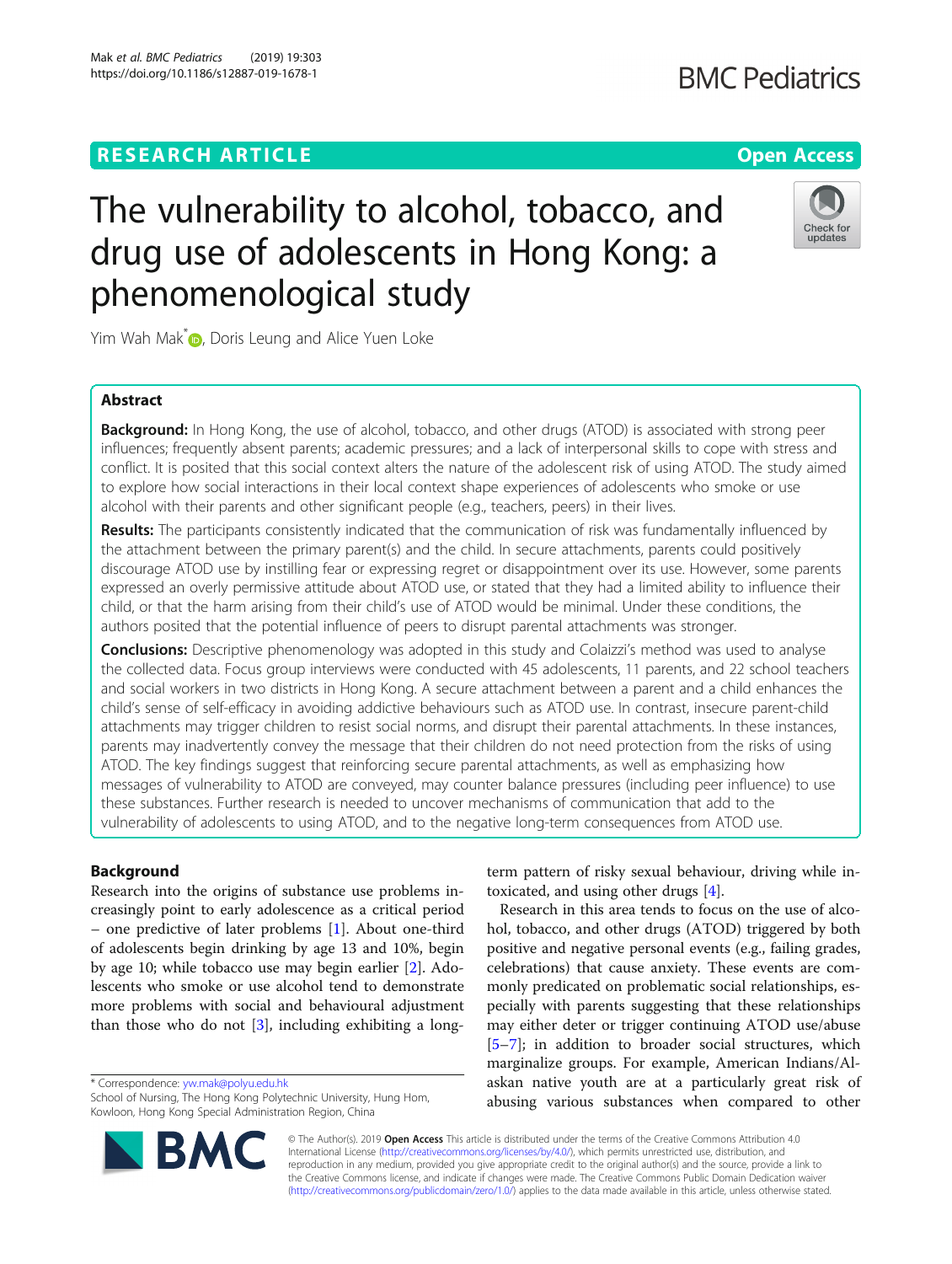minority groups in the United States [\[2](#page-10-0)]. This is theorized to be associated with the loss of a cultural base/ community, and due to historical trauma [\[8](#page-10-0)].

Research concerning parental influence on the vulnerability of adolescents to using and abusing ATOD is mixed. On the one hand, Chan et al. (2013) reported that a study in Australia found that parental attachment was unrelated to trajectories of alcohol use in adolescents. Only the lack of parental supervision at grade 9 (age 15 years old) was associated with a 'steep escalation' in alcohol use [\[4](#page-10-0)]. On the other hand, Mathijssen et al. (2014) reported that, from the perspective of adolescents, parental influence 'appears to play the most important role in the prevention of alcohol use,' as strict rules appear to discourage adolescents from starting to drink early and progressively more (p. 872) [\[7](#page-10-0)].

Mixed results about parental influence appear dependent on the nature of the parent-child relationships [\[9](#page-10-0)–[11](#page-10-0)]. More specifically, the attachment to mothers correlates more strongly to alcohol consumption than does attachment to fathers [\[7\]](#page-10-0). Further, numerous studies have suggested that when parents smoke, this increases the tendency of children to experiment with smoking [\[12](#page-10-0)]. As a result, the exposure by children to second-hand smoke at home from their parents appears to strongly increase the risk that adolescents will initiate smoking [\[12\]](#page-10-0).

Bowlby (1988), a proponent of attachment theory, theorized that parental influences may essentially structure the vulnerability of children to tobacco and alcohol use and to other risks in their environment  $[6, 13, 14]$  $[6, 13, 14]$  $[6, 13, 14]$  $[6, 13, 14]$  $[6, 13, 14]$  $[6, 13, 14]$ . According to Bowlby (1988), parental patterns of behaviour establish the foundation of a secure attachment during a child's early years of development [\[13,](#page-10-0) [14](#page-10-0)]. The individual's sense of security in receiving protection from threats in the world regulates his/her expectations of others [[13,](#page-10-0) [14](#page-10-0)]. The expectations of others become the individual's 'working models' and signify 'the worthiness of the self in relation to significant others, as well as the availability and responsiveness of attachment figures' [\[15\]](#page-10-0). Hence, if parents are not attentive, or are dismissive or abusive, individuals may develop a sense of insecurity, that is, attachment anxiety and/or avoidance  $[15]$  $[15]$  $[15]$  and find it difficult to regulate their emotions when under stress [\[13,](#page-10-0) [14\]](#page-10-0). On the one hand, individuals will persistently seek reassurance from significant others, demonstrating anxious attachment. On the other hand, individuals may minimize their distress and become overly self-reliant, demonstrating attachment avoidance [\[15\]](#page-10-0).

The importance of secure attachments was discovered in a longitudinal study conducted in the Netherlands by van der Vorst et al. (2006), 'The lower the adolescent perceives the quality of the attachment relationship to be, the more likely the adolescent is to consume alcohol at an early age'  $([6]$  $([6]$ , p., 113). For this study, the quality

of the attachment relationship was defined by indicators of attachment security: 'the combination of low anxiety and low avoidance, reflecting feeling comfortable with closeness and trusting' that a parent 'will be available and responsive when needed' ([[15\]](#page-10-0), p., 500).

The theory of social control also may be used to explain why parental monitoring lowers alcohol use. This theory suggests that when one's moral values become internalized, this may limit the desire to engage in deviant behaviours [[7](#page-10-0)]. However, the theory does not take into account how one's moral values or attitudes are essentially reinforced by social norms, including norms involving parental communication or influences of others (i.e., peers, teachers). Moreover, the current evidence suggests that for adolescents, the attitudes of their peers more prominently trigger A&T use than their parental relationships [[7](#page-10-0)]. Van der Vorst et al. (2006) even suggested that early alcohol use has a negative influence on parental attachment [[6\]](#page-10-0). In other words, 'the more the young adolescent consumes alcohol, the less strong the adolescent perceives the attachment relationship with his or her parents to be' (p. 114). Hence, alcohol use in adolescence may indicate that the child's emotional attachment with his or her parents is weakening, adding to the controversy about how continued substance use and abuse is structured later in life.

In the Hong Kong Special Administrative Region (HK) of China, prosocial cultural norms (transmitting moral values) more explicitly discourage deviant behaviour [[16](#page-10-0), [19\]](#page-10-0). However, in a survey conducted in HK in 2005– 2006 involving 884,300 children aged 14 and below, 2.2% of children aged 11 to 14 years were reported to have smoked; among those, 22.1% had begun doing so at the age of 10 or younger  $[17]$  $[17]$ . In comparison, 5.0% of children aged 11 to 14 years old reported that they had drunk alcohol, including beer; among those, slightly more than one-third had had their first drink of alcohol at the age of 10 or younger [[17\]](#page-10-0).

Shek (2007) pointed to several factors that may have increased the vulnerability of adolescents in HK to substance abuse: a) strong peer influences, including via access to virtual communities; b) frequently absent parents working across the border or due to increasingly more non-intact families; c) 'a morbid emphasis on achievement'; and d) a lack of formal and informal interpersonal skills/training to cope with stress and conflict [\[18](#page-10-0)]. The combination of all these factors, with relatively little adversity in HK adolescents' lives, are suggested to be barriers to developing resilience within a search for life meaning, and increase their vulnerability to negative interpersonal influences [[18\]](#page-10-0). Further, Shek (2007) argued that, given the pessimism that young people have about their future social mobility, there is a growing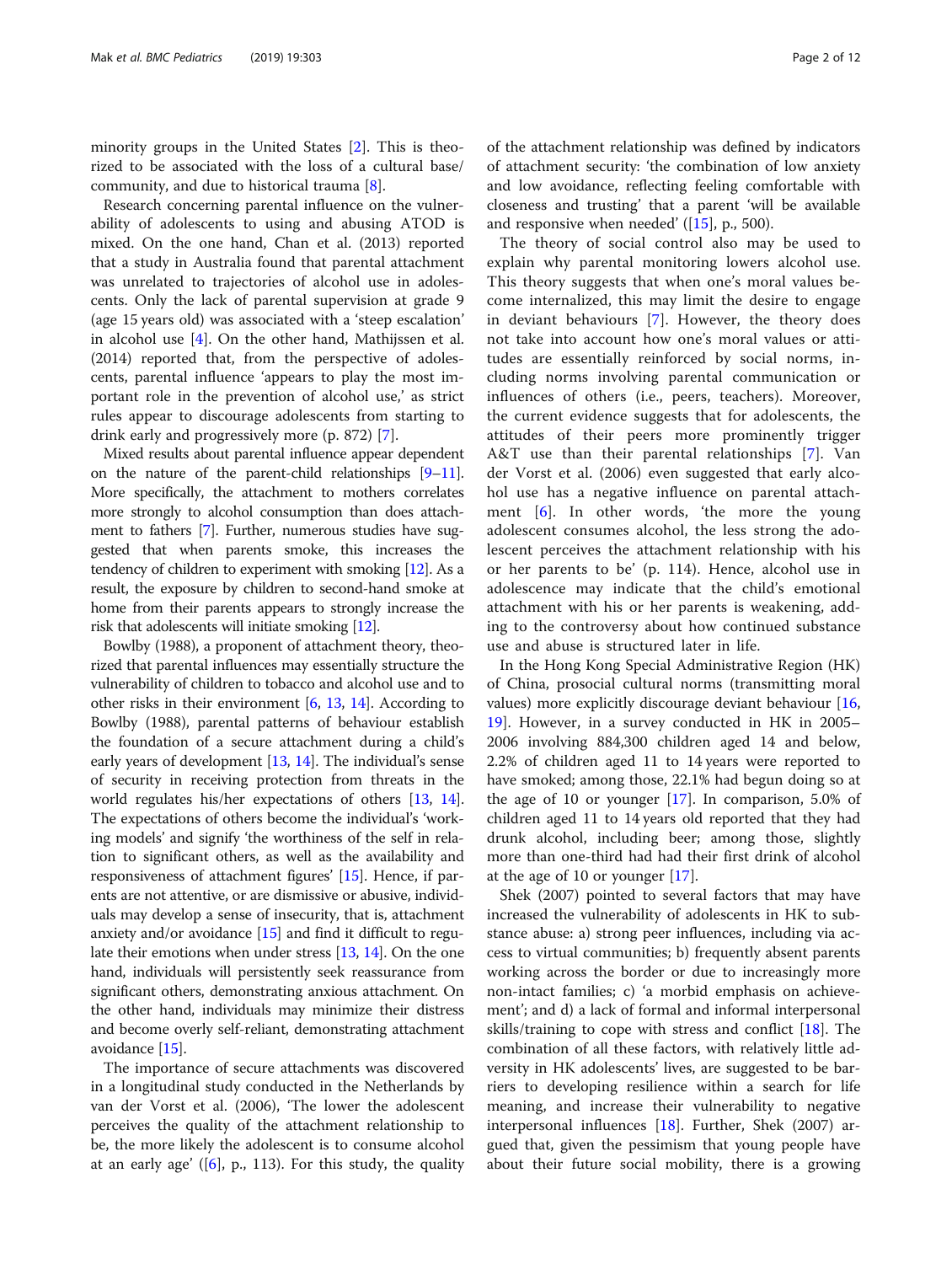tendency among adolescents in HK to 'normalize' and even justify the use of substances to cope [[18\]](#page-10-0).

In Hong Kong, the proximity (physical and emotional) of adolescents to their parents tends to extend into their early adulthood for longer than in Western cultures such as Australia and the United States [[19\]](#page-10-0). In doing so, the working models of when they are expected to be self-reliant from their parents, may culturally differ from other parent-child relationships [\[20](#page-10-0)]. Thus, the emotional proximity of adolescents and their vulnerability to threats in their relationships, such as from ATOD use, are posited to operate beyond physical boundaries. However, the authors suggest they are inherent in the child's sense of security, and temporal to social norms of where an individual grew up as a child, more than to where a person is living as an adolescent or young adult. To explore these ideas from a culturally specific context, the authors explored students' perceptions in the distinct culture of Hong Kong.

Research on school-based substance abuse prevention programmes show that they are effective in helping to reduce the risk that adolescents will engage in smoking tobacco [\[21\]](#page-10-0) and drinking alcohol [\[22](#page-10-0)], particularly during the developmental period from primary to secondary school [\[22](#page-10-0)]. Such programmes might potentially counter the effects of negative parenting. Most of the studies on such programmes have tended to focus on parents' and children's perceptions of these programmes [\[23\]](#page-11-0). However, a deeper and more detailed understanding of their experiences is desirable. In addition, the views of stakeholders who deliver the programmes, such as teachers and social workers, tend not to be represented [\[24](#page-11-0), [25\]](#page-11-0).

## Purpose

The aim of the study was to explore perceptions of parents, adolescents, teachers, and social workers, about what causes adolescents in HK, to use (or not use) ATOD. The research questions were: (1) How do social interactions (with his/her parents and other people of significance) shape experiences of ATOD in their local contexts? (2) What are persistent patterns shaping communication of adolescent use of ATOD, the risks of using ATOD, and the ways to prevent such use?

## Methods

## Setting of the study, recruitment and sampling

Adolescents, parents, social workers, and teachers in two districts of HK were recruited. Adolescents are considered most vulnerable to using substances when family incomes are low [[26](#page-11-0), [27\]](#page-11-0). Among 16 districts of HK, the two districts that were selected reported the lowest monthly household income in HK [[28](#page-11-0)]. Principals of secondary schools in the districts were approached for permission to conduct interviews in their schools. Some school principals introduced members of the research team to the presidents or teachers of their Parent-Teacher Association to allow the research team to explain the study's purpose and expectations. Parents were recruited through invitation by teachers or members of parent-teacher associations. Social workers were recruited from community centres located in the target districts. Adolescents that used A&T, or friends of students who smoked or drank, were included with the help of their teachers. Participants with direct knowledge of the use of A&T were recruited through purposive sampling. The criteria for inclusion were: primary or secondary school students, parents of children in primary or secondary school, and social workers and teachers in primary and secondary schools. Researchers took great care not to invite parents who had adolescents participating in the study. This was done to allow the parents to freely express their views, without worrying that they might violate the confidentiality of their children or that their adolescents would encounter negative consequences as a result of the parental disclosures.

The participants were given information explaining the study, and measures to assure confidentiality and anonymity were undertaken (i.e., data were securely stored, pseudonyms were used). Written informed consent was obtained from all of the participants, including teachers and social workers, before the commencement of data collection. After obtaining permission from the school principals, adolescent students were recruited through brief introductions delivered during lunch breaks, as well as posters. Passive parental consent for their participation was obtained by providing the students with an information sheet and a refusal form to bring home to their parents. Parents were asked to send back the refusal form to the research team if they did not want their child to participate. Even with parental consent obtained, student participation was also voluntary, and written assent was also obtained for participants less than 18 years of age. The Human Subjects Ethics Committee of the Hong Kong Polytechnic University approved the research design and this consent procedure for participants.

### Data collection

Focus group interviews were conducted with: a) students, b) parents, and c) school teachers and social workers. (Note: Social workers and teachers were grouped together.) Special arrangements were made for those who preferred individual interviews. The focus group interviews took place in either an activity room in the community centre or in interview rooms at the schools. Each student focus group was comprised of three to six participants of mixed gender. Those similar in age were grouped together. Social workers and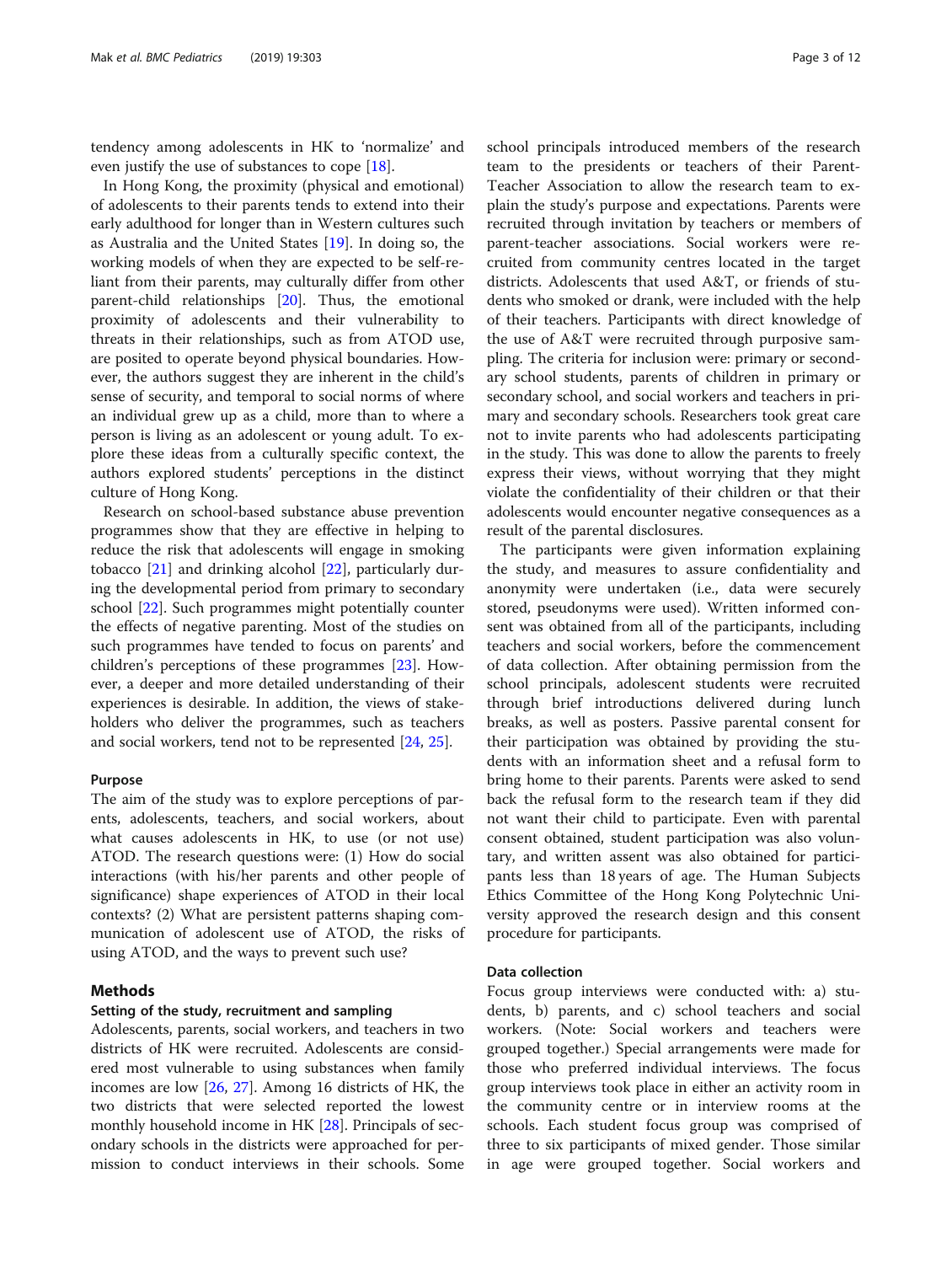teachers were classified as being in one group, as they shared a similar background and experiences in handling the developmental problems of adolescents. For the most part, the majority of parents participated in a focus group together. However, due to issues of availability, individual interviews with some parents were conducted. All focus groups were co-led by two researchers who had experience in moderating groups, at a time convenient to the participants (after regular school hours).

In the focus group interviews, the researchers used a semi-structured interview guide (see the list of open questions in Table 1) to ask questions concentrating on three areas: (1) knowledge and attitudes towards ATOD use; (2) parent-child communication on the use of

Table 1 Interview guiding questions for children / adolescents, parents and teachers / school social workers

Interview guiding questions for children / adolescents:

1. Do you think that the family has any way of preventing teenagers from smoking or drinking alcohol?

Follow-up questions:

a) How do you know about these precautions?

b) Why would you choose these methods?

2. Have you talked to your parents about smoking and drinking? Follow-up question: Could you please describe the situation at that time?

3. Have your brothers / sisters or friends talked to their parents about smoking and drinking?

4. What kind of method or type of communication do you think is feasible or does not work? Why?

5. Do you encounter difficulties at times? How do you and your parents deal with these difficulties?

#### Interview guiding questions for parents:

1. As a parent, what can you do to prevent your child from smoking or drinking alcohol?

Follow-up questions:

a) How do you know about these precautions?

b) Why would you choose these methods?

2. Have you talked to your children about smoking, drinking, and drug use?

Follow-up questions:

a) Do you think that the approach to communication or type of communication that you use with your child is working or will work? Why?

b) Is your child / Are your children in trouble and how are you dealing with the situation?

## Interview guiding questions for teachers and school social workers:

1. Do you think that a parent can prevent his/her child from smoking or drinking?

Follow-up questions:

a) How do you know about these precautions?

b) Why would you choose these methods?

2. What do you think of how today's children communicate with their parents?

3. What do you think that parents talk to their children about when they deal with the issue of smoking, and drinking?

Follow-up question: Do you think that the approach to communication or the type of communication between parent and child is working or will work? Why?

ATOD, the risks of using ATOD, and how to prevent such use; and (3) perceptions of communication with significant others (e.g., parents, teacher, peers) that prevents or shapes ATOD use. All of the focus group and/ or individual interviews took about an hour, and were audio-recorded and transcribed verbatim. Data collection, carried out by two members of the research team (MYW and a research assistant), continued until patterns began to repeat themselves [\[29\]](#page-11-0).

## Data analysis

Data were analysed using descriptive phenomenology, in accordance with Colaizzi's method [[30](#page-11-0)] Descriptive phenomenology originated with Husserl (1960) to describe the 'essential' structure of a phenomenon [[31,](#page-11-0) [32](#page-11-0)]. Analysis was performed using Chinese transcripts, which were then translated into English for a final analysis.

Credibility was established through prolonged engagement with the interview data, which were repeatedly reviewed by two researchers (YWM and a research assistant). First, the researchers independently read each transcript and identified relevant chunks they called 'meaning units.' Then, they met to discuss the patterns that they had found in the data and came to a consensus on the preliminary themes.

Once the preliminary findings were established, the participants were asked to provide feedback on these findings and about whether the meanings and concepts of the analysis were consistent with what they intended to express. Next, a third researcher (DL) joined the team to re-contextualize the relevant themes and sub-themes. The researchers (YWM, a research assistant, and DL) then repeatedly checked the data against the themes and sub-themes to determine their plausibility [[29](#page-11-0)].

Finally, relevant quotations were translated into English for discussion amongst the three researchers. The authors endeavoured to provide a balanced mix of interpretations and rich descriptions of data, to be able to compare their interpretations to determine how they fit with broader conceptualizations of ATOD use, and to render the findings transferable to similar contexts with similar groups of people.

### Results

Focus group / individual interviews were conducted with 45 adolescents, 11 parents, and 22 school teachers and social workers in two districts in Hong Kong (See Table [2](#page-4-0) summerised statistics on the participants).

## Social workers'/teachers' group

A total of 12 social workers and teachers participated in either the group or individual interviews, depending upon their availability. Two of the 12 were social workers, with one working as an on-campus social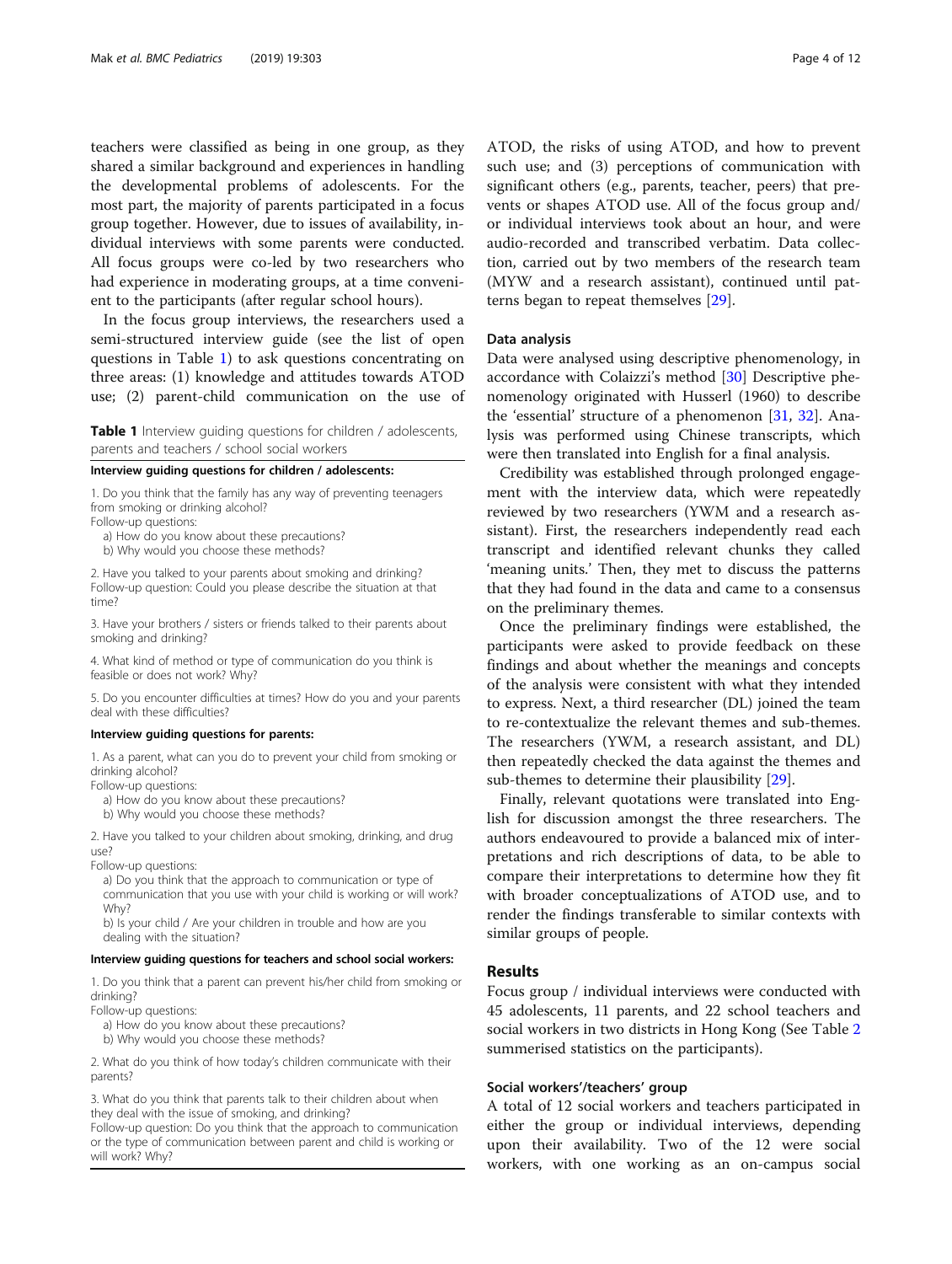<span id="page-4-0"></span>Table 2 Sumerised statistics on the participants

| Type of Participants    | Number of Groups Number of Participants |
|-------------------------|-----------------------------------------|
| Students                | 45                                      |
| Parents                 | 11 <sup>a</sup>                         |
| Teachers/Social Workers | 12 <sub>p</sub>                         |

<sup>a</sup>For parent participants, five focus group interviews and one individual

interview were conducted

<sup>b</sup>For teacher/social worker participants, four focus group interviews and one individual interview were conducted

worker and the other as an outreach social worker. The remaining 10 interviewees were junior and senior teachers and teaching assistants at the participating schools. One was a vice president and two were discipline-specific teachers. Three were lower-form class mistresses or masters, and one of the teaching assistants was a member of the school's counselling team.

#### Students' group

A total of 45 students ranging from primary five to secondary six students were interviewed in groups. The interviewees were asked whether they had ever tried to smoke, drink, or take drugs. Their report of their previous experience with using alcohol, tobacco, and other drugs did not indicate that they were regular or frequent users.

Of the 45 students, two were primary school students and the rest were secondary school students. Seventeen of them (37.8%) reported using at least one type of ATOD. Paternal, maternal, and sibling ATOD use was reported by 77.8% ( $n = 35$ ), 17.8% ( $n = 8$ ), and 6.7% ( $n =$ 3) of the respondents, respectively. The majority of the participants perceived that A&T prevention was either important (*n* = 25, 55.6%) or very important (*n* = 9, 20%) (see Table 3 summerised characteristics of student participants and their experience using ATOD).

## Parents' group

A total of 11 parents participated in the focus group interviews. All of the participating parents had at least one child studying at a primary or secondary school in HK, but they were not the direct guardians of the students who were invited to participate in the study (See Table [4](#page-5-0) characteristics of the parent participants).

### Primary themes

The social nature of the adolescents' experiences was based on three essential structures/ themes: (1) The working models of child-parental attachment in shaping adolescents' A&T use; (2) Students' perceptions of their vulnerability to ATOD use and the risks to parent-child attachments; and 3) Potential peer influence disruptive of parent-child attachments (see Fig. [1\)](#page-5-0). Participant exemplars are identified by group designation, sex (M/F), and if available, their age (years). (S: Student, P: Parent, T: Teachers or social workers).

**Table 3** summerised characteristics of the student participants and their experience using ATOD

| Edu level | n              | Self ATOD use                                                            | Father's ATOD use                                                                | Mother's ATOD use                                        | Sibling's ATOD use                                                                      | ATOD prevention                                              |
|-----------|----------------|--------------------------------------------------------------------------|----------------------------------------------------------------------------------|----------------------------------------------------------|-----------------------------------------------------------------------------------------|--------------------------------------------------------------|
| Year4     | $\overline{4}$ | None $(n=3)$ ;                                                           | $A,T (n = 1);$<br>Smoke $(n = 1)$ ;<br>None $(n=1)$                              | None $(n=4)$                                             | None $(n = 3)$                                                                          | $V(n = 1);$<br>$X (n = 1);$<br>$XX(n=1)$                     |
| Year 5-6  | 3              | None $(n = 2)$ A,T $(n = 1)$                                             | A,T $(n = 1)$ ; T $(n = 1)$<br>A $(n = 1)$                                       | None $(n = 2)$<br>A $(n = 1)$                            | None $(n = 2)$ No siblings $(n = 1)$                                                    | $V(n=3)$                                                     |
| Year 7    | $7^{\circ}$    | $A, T, OD (n = 2);$<br>$A,T (n = 1);$<br>A $(n = 1)$ ;<br>None $(n = 3)$ | $A,T (n = 2);$<br>A $(n=2)$ ;<br>$T(n=1)$ ;<br>$OD (n = 1);$<br>None $(n = 1)$   | $A, T (n = 1);$<br>A (n = 1);<br>T (n = 1); None (n = 3) | $ATOD (n = 1):$<br>A (n = 1);<br>$T(n = 1);$<br>None $(n = 2)$<br>No siblings $(n = 2)$ | V ( $n = 3$ );<br>W ( $n = 4$ )                              |
| Year 8    | 9              | $A,T (n = 1);$<br>A $(n = 1)$ ;<br>T (n = 1); None (n = 6)               | $A,T (n = 4);$<br>A $(n = 1)$ ;<br>$T(n = 1)$ ;<br>None $(n = 2)$                | $A,T (n = 1);$<br>None $(n = 6)$ ;                       | A $(n = 2)$ ;<br>None $(n = 3)$ ;<br>No siblings $(n = 1)$                              | $V(n=5);$<br>$W (n = 2);$<br>$X(n = 1);$<br>$XX(n=1)$        |
| Year 9    | 8              | $A,T (n = 1);$<br>None $(n=7)$                                           | A $(n = 1)$ ;<br>$T (n = 3);$<br>None $(n=3)$ ;                                  | A $(n = 2)$ ;<br>None $(n=5)$                            | None $(n=7)$ ;                                                                          | V ( $n = 5$ );<br>$W(n = 1)$ :<br>$X (n = 1)$ ;<br>$XX(n=1)$ |
| Year 10   | 11             | $A,T (n = 3);$<br>$T(n=4)$ :<br>None $(n=4)$                             | $A,T (n = 2);$<br>A $(n = 4)$ ;<br>$T(n = 2)$ ; OD $(n = 1)$ ;<br>None $(n = 2)$ | $A,T,O,D$ (n = 1);<br>$A,T(n=1);$<br>None $(n=8)$ ;      | None $(n=8)$ ;<br>No siblings $(n = 3)$                                                 | V ( $n = 6$ );<br>$W(n = 1)$ ;<br>$XX (n = 4)$               |
| Year 11   | 2              | None $(n = 2)$                                                           | $T(n = 1)$ ;<br>None $(n = 1)$                                                   | None $(n = 2)$                                           | No siblings $(n = 2)$                                                                   | $V(n = 1)$ ;<br>$W(n = 1)$                                   |

Abbreviations Index: F = Female; M = Male; A = Alcohol use; T = Tobacco use; OD = Other drug use; VV = Very important; V = Important; X = Not important; XX = Very unimportant; − = None

Note: The number may not add up to the number of participants due to missing data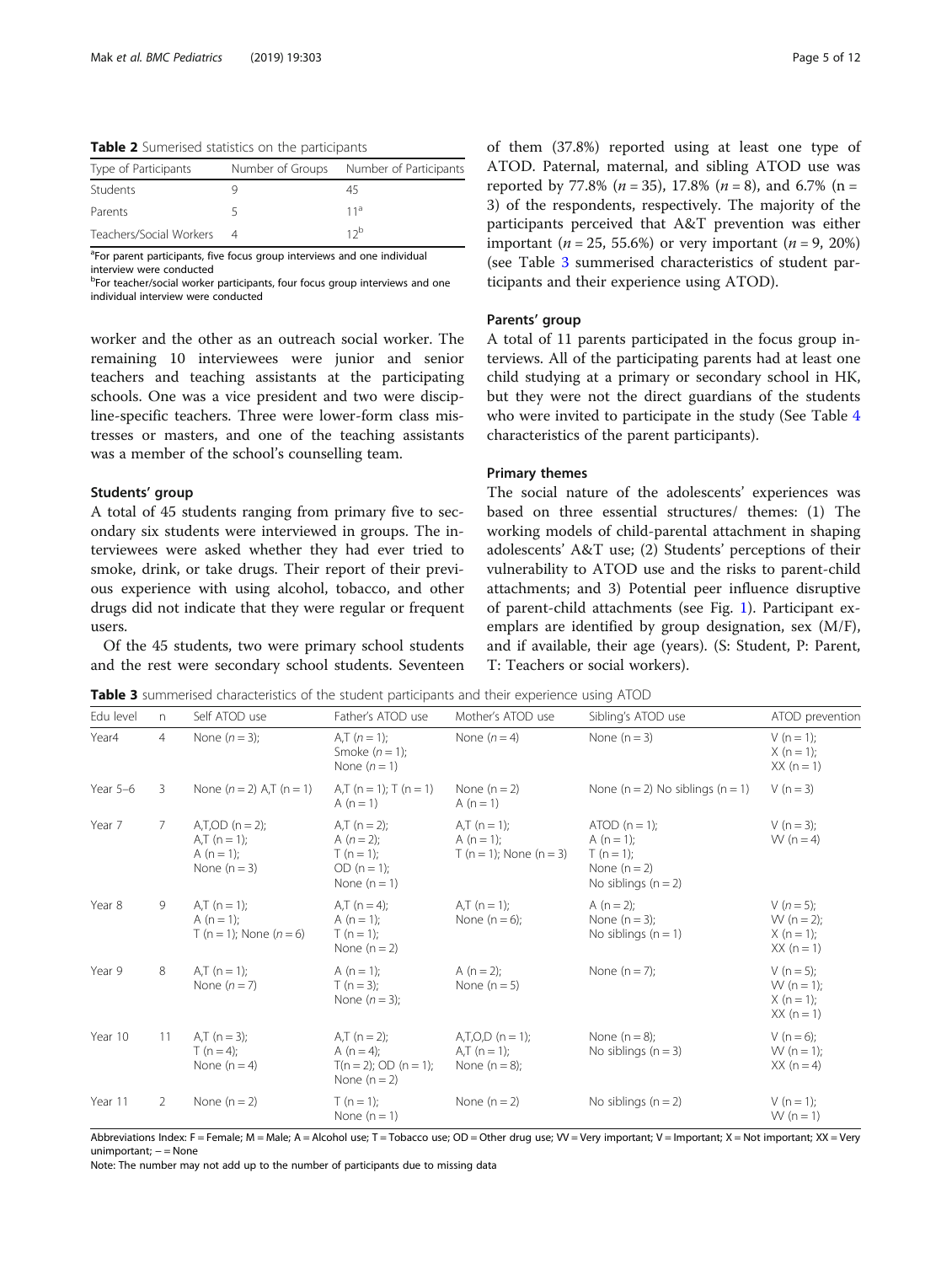<span id="page-5-0"></span>Table 4 Characteristics of the parent participants

|                 | Relationship with children | No. of children |
|-----------------|----------------------------|-----------------|
| P1              | Mother                     | 3               |
| P <sub>2</sub>  | Mother                     | 1               |
| P <sub>3</sub>  | Mother                     | 1               |
| <b>P4</b>       | Mother                     | 2               |
| P <sub>5</sub>  | Mother                     | 3               |
| P6              | Mother                     | $\overline{2}$  |
| P7              | Mother                     | 2               |
| P <sub>8</sub>  | Mother                     | 2               |
| P <sub>9</sub>  | Father                     | 1               |
| P <sub>10</sub> | Mother                     | 1               |
| P11             | Mother                     |                 |

Abbreviation Index:  $n/a = Not$  applicable;  $/ = Not$  provided

## Theme 1: the working models of child-parental attachment in shaping adolescents' a & T use

All of the informants identified structures that shape a child's expectations of his/her parents, as playing a critical role in how they saw themselves using ATOD. More specifically, the issue was whether the nature of the parental relationship was one that conveyed a tone of care or worthiness of concern from parents. If students talked of 'caring' or being 'loved' by their parents, this meant that they occupied a position of concern in their family, which could be threatened by the use of ATOD. One student expressed the view that 'most parents' might not 'have the time' to express words of concern or care that their children are at risk of using ATOD:

S34, M, 16 yrs: I think parents can prevent their children from  $A \& T$  use by educating them. However, most parents do not have much time to do that. So I think that the parents' expression of caring for their children in their communication and interaction is valuable. Children who feel the love will not try A&T so as not to disappoint their parents.

Most adolescents stated that their parents expressed a need to protect them from the risks of ATOD use by warning them to 'stay away' from substances because of the potential negative consequences. This appeared to imply that parents had created a working model of what would happen if adolescents used ATOD, such as the infliction of corporeal punishment or the destruction of their relationship:

S14, M, 15 yrs: My family instructed me not to take drugs; otherwise they will beat me to death. That's why I don't want to take drugs.

S19, F, 10 yrs: I think telling children about the negative consequences of smoking, including that it is [illegal], can prevent them from smoking.

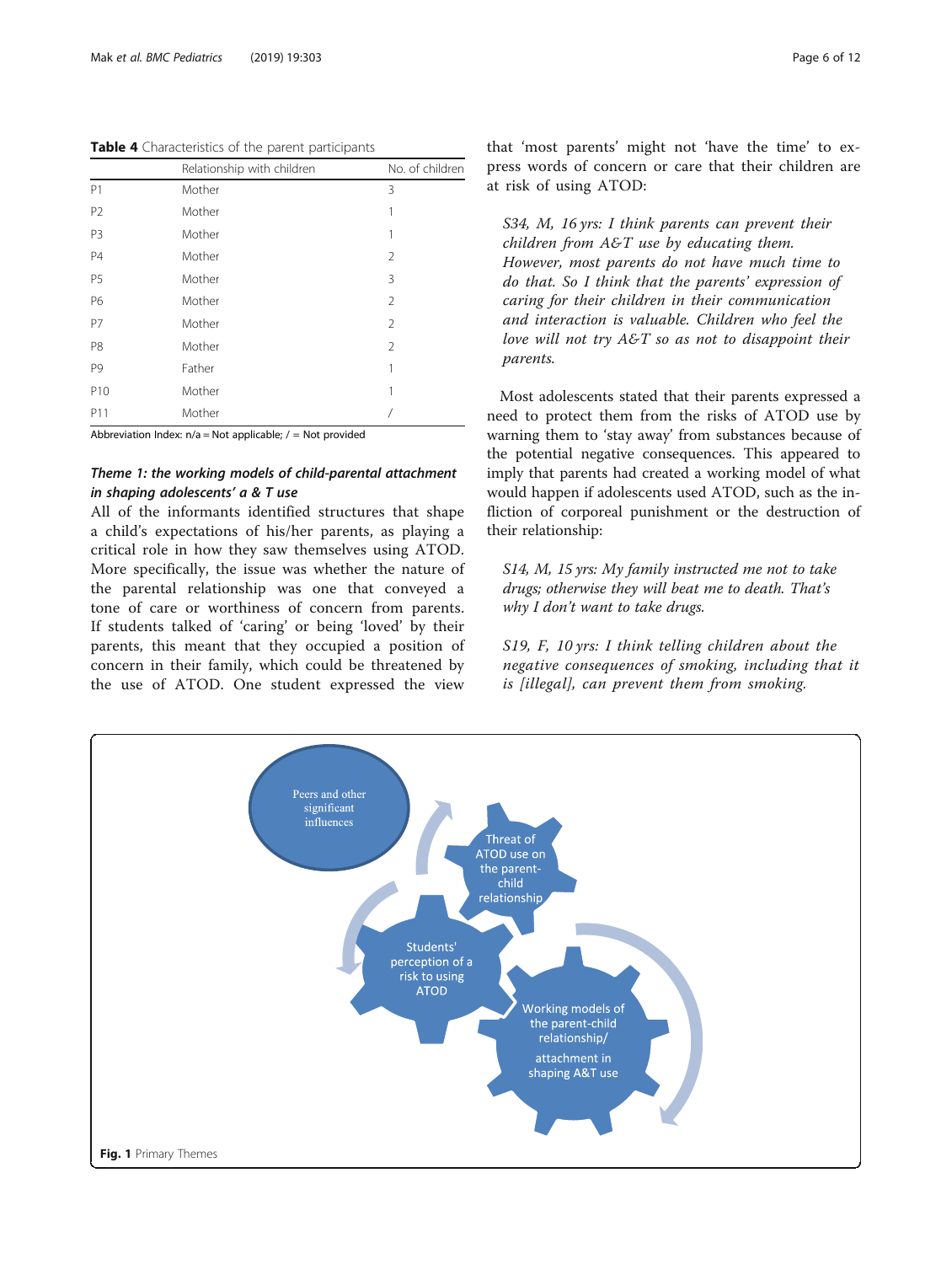S31, M, 13 yrs: My parents told me that drug use can cause death [absolutely no tolerance for the child's ATOD use].

While these examples did not necessarily reflect 'positive' parenting, they conveyed a strong stance that adolescents perceived that they would be vulnerable to the negative consequences of using ATOD, when and if their parent-child attachments were ones that conveyed emotional proximity, and perhaps also depending on the parents' capacity to respond to their children.

In other words, adolescents' perceptions of parental warnings were powerful in triggering feelings of guilt in the adolescents when, and if, they considered using ATOD. Some students expressed a wish to cut down on their consumption of ATOD out of consideration for their parents:

S12, M, 15 yrs: I smoke less knowing that my parents are unhappy about my smoking and blame themselves for not teaching me properly. And I will try very hard to reduce my smoking.

All of the teachers expressed strong opinions on how parents ought to convey a moral stance that could threaten their relationship. They expressed a need for parents to act as role models and demonstrate expectations for their adolescents on whether ATOD use was socially acceptable or not. In particular, teachers reported that by not consuming ATOD, parents took an important stance against their use:

T8, F, 40 yrs: If parents can provide their children with good examples of living a positive and ATOD-free lifestyle, their children will adopt the same values and follow suit. If children lack a positive role model from their parents, they may follow the same behaviours and lifestyle of their parents.

In comparison, whether or not parents actually used ATOD was not as important as setting up working models as to their acceptability within the parent-child relationship. This was exemplified in one parent's narrative indicating that the use of ATOD was not discouraged during his/her own childhood. Other parents reported that it was important to express an attitude of 'not being like me' to their children:

P8, F, 35 yrs: I started smoking when I was a kid. I advised my children not to smoke like me, and I know that second-hand smoke is not good for them either. My children told me that they know that smoking is not good for them, and I praised them for not trying it.

Some students expressed the view that their parents' lack of concern, or lack of respect towards them, generated mistrust and estrangement, which has been theorized as being a form of attachment avoidance. They particularly resented their parents comparing them to other 'good kids', and disclosing their personal or private matters to others. Other students said that their parents were too strict, or that their parents acted in ways that were 'annoying':

S22, F, 10 yrs: When I talk to my parents, they will start praising other children who score highly or get a passing mark.

S32, M, 12 yrs: My parents are super annoying! They keep asking me not to do this and not to do that. I don't want to listen to them.

The authors posited that these working models of their parents' relationships and expectations shaped the nature and structure of the students' perception of risk, prompting them to not only experiment but, perhaps more importantly, disrupt their parental attachments with the continued use of ATOD. This is revealed in theme 2.

## Theme 2: students' perceptions of their vulnerability to ATOD use and the risks to parent-child attachments

All of the students' expressed some knowledge of the potential negative impacts of ATOD use, and tried to convey the message that they would limit their use of these substances. However, as the findings will reveal, their perceptions of the risks of ATOD did not vary, as much as their perceptions of their vulnerability to (and hence expectations to be protected from) the risks of ATOD. These perceptions of vulnerability did not necessarily have an impact on whether or not the children experimented with ATOD, but might affect their patterns of continued use (and perhaps, future abuse), thus disrupting or sustaining their parents' working models of what was acceptable (expectations).

Communication about ATOD was influential when students conveyed the view that they held permissive attitudes toward the use of ATOD, and parents appeared to minimize their children's need to be protected from using ATOD, or delegated to others the responsibility of providing such protection.

## a) Students' permissive or 'open' attitudes towards A&T aligned with working models (expectations) of parents

When students were asked about what they thought of ATOD use, quite a few revealed that their parents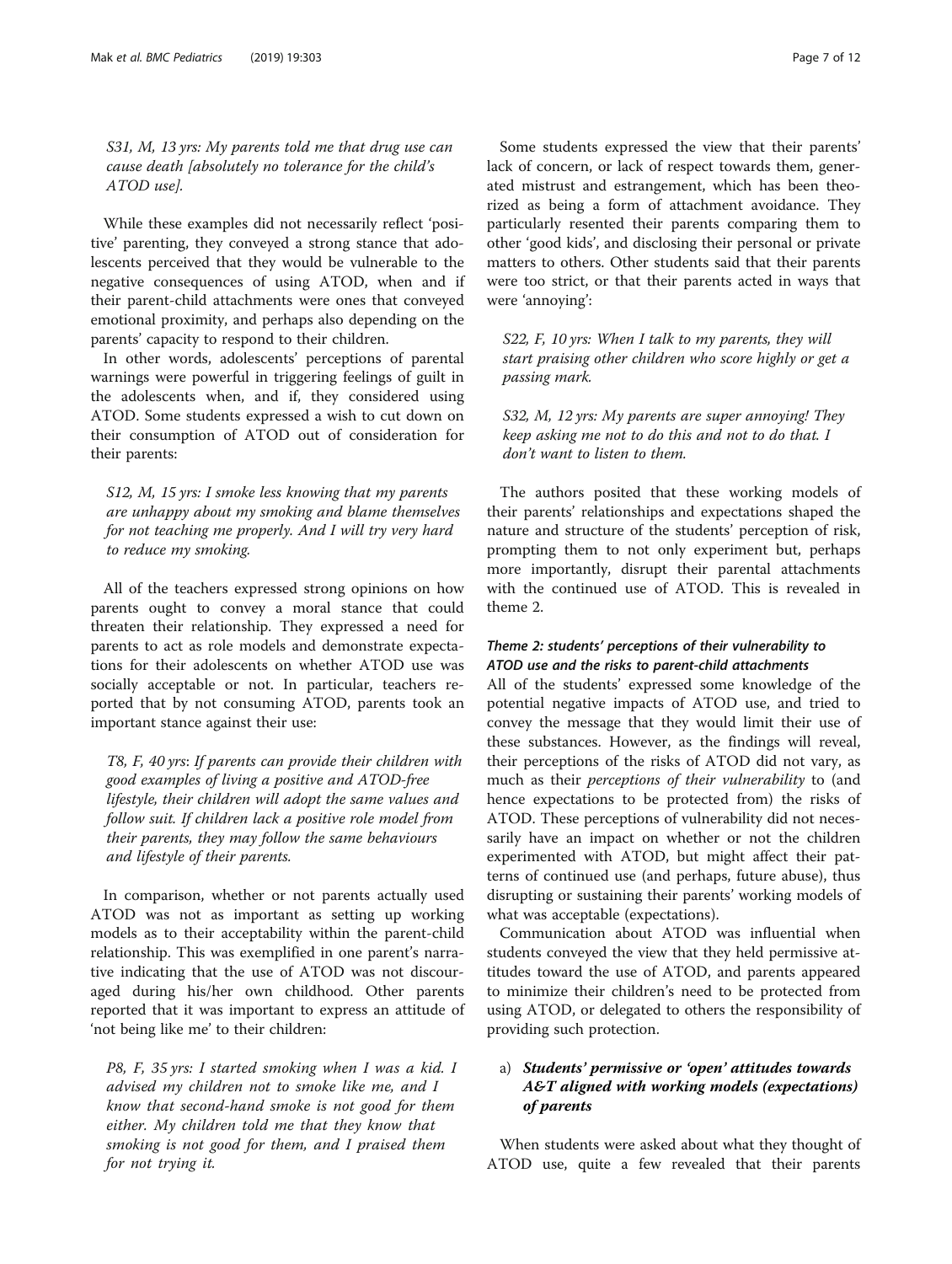permitted them to smoke and drink. Parental knowledge (or lack thereof) may have inadvertently minimized their children's need to be protected from using ATOD (perhaps to avoid conflicts and preserve harmony with their children). Hence, adolescents' perceptions of their vulnerability to the risks was low. Further, some student participants told us that they smoked or drank with their parents, or that their parents supplied them with alcohol and cigarettes:

S16, M, 15 yrs: My father gave me permission to drink his glass of alcohol, so I drank.

S6, M, 15 yrs: I smoked together with my mom in the kitchen.... She even gave me \$50 to buy a package of cigarettes for her.

As this excerpt reveals, the expectations of the parents were reinforced by working models indicating that students could use ATOD and that this would not threaten their relationship with their parents.

## b) Parents' belief that their adolescents do not need to be protected from the risks of ATOD use, or their delegation to others of the responsibility of providing such protection

Some parents felt that their adolescents did not (yet) warrant protection from the risks of ATOD use because they were still too young to be vulnerable to such risks or had not demonstrated such vulnerability:

P9, M,: My children are still young, and too young to talk about ATOD use.

P4, F: My child has a 'good' personality and is innocent, [so] he won't take up ATOD.

In other instances, a few parents expressed a desire to delegate this responsibility to others, including the adolescents themselves, for various reasons. One parent stated that she lacked communication skills and/ or did not 'know how' to talk to her adolescents about using ATOD. Thus, this parent felt that she had a limited capacity to impact her/his adolescents' use of ATOD:

 $P4$ , F,32 yrs: I have never thought of how to prevent my children from using ATOD …. I cannot think of any ways to prevent children from using ATOD.

A number of teachers expressed the belief that lower-income parents and parents who worked long hours generally lacked the energy or time to convey

knowledge, and that this demonstrated a lack of adequate concern, which shaped the use of ATOD:

T3, M, 50 yrs Parents prefer to spend their nonworking hours resting to spending time with their children, which gradually leads them to lose control over their children when the children enter secondary school.

Some teachers expressed the belief that such parents had shifted the responsibility of protecting adolescents from the risks of using ATOD to schools:

T9, F, 28 yrs: Some parents place the responsibility of educating their children entirely on the school. The father of one of my students told me that he didn't have a wife and he didn't know how to teach his son. He sees it as the school's job to put his son on the right track.

One parent (P3) minimized her own influence and that of other parents on shaping their children's views as they grew up, suggesting that the decision on whether or not to use ATOD was their adolescents' to make when they grew older:

P3, F, 40 yrs: When children have grown up, they have their own view. Whether they will take up ATOD depends on how much they can discipline themselves.

## Theme 3: potential peer influence disruptive of parentchild attachments

Some students agreed that their parents were not capable of preventing them from using ATOD, not because they lacked influence on them, but because parents did not pay enough attention to their adolescents or spend enough time with them. This kind of parental communication appeared to convey a lack of concern for their adolescents' vulnerability, and/or to signal a dependence on the adolescents themselves to deal with the problem when it arose. In some instances, students admitted to talking to their peers about problems, rather than their parents:

S30, M, 13 yrs: My parents don't talk to me; they are too busy to realize that I feel sad.

S2, F, 14 yrs: I talk to my friends when I have decisions to make. I never talk to my parents about my problems.

Once more, the students' inability to perceive that there are risks to using ATOD, and what those risks are,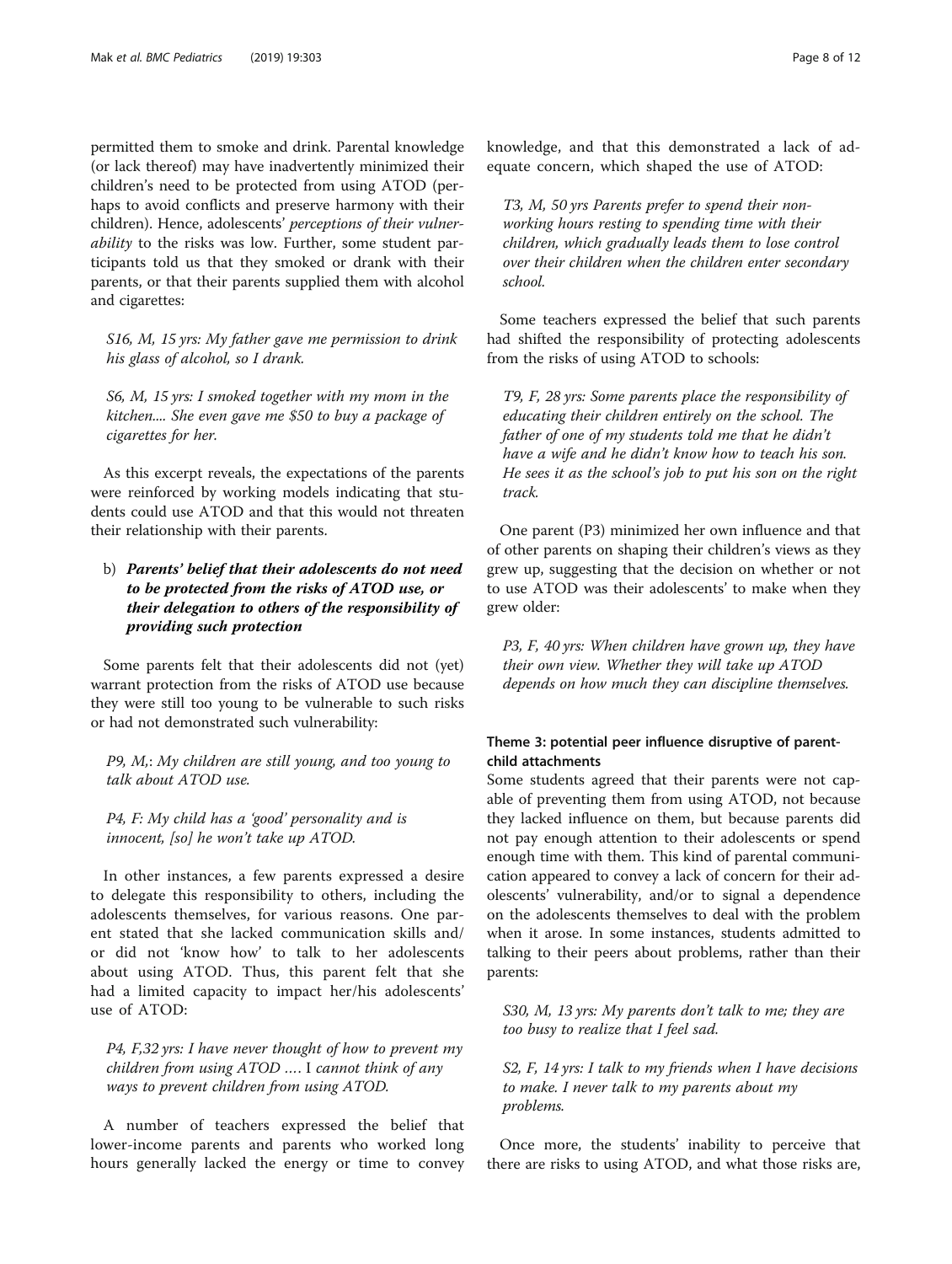further confirmed to the authors that those students demonstrated a kind of attachment avoidance, and may have been overly self-reliant when it came to the decision on whether or not to use ATODs.

On the other hand, if they had a form of anxious attachment, some students might turn to their peers to support decisions about the risks of using ATOD. Some expressed permissive attitudes towards A&T, stating that they 'liked the taste of alcohol and cigarettes', and that consuming these substances was a means of 'releasing pressure and enjoying life'. All in all, these students found the use of ATOD to be socially acceptable, and some had family that reinforced these messages:

S29, M, 15 yrs: We (with friends) talked and heard a lot about ATOD use. One might find it astonishing when one hears of it for the first time. But as I heard and saw more, it become very common to me and no big deal. I was surprised when I saw my friend taking drugs for the first time. But after several times, it is really not a big deal. I am not taking drugs now, but I am not sure if I would not in the future.

In these instances, if the working models (attachments) with parents demonstrated anxious attachments or attachment avoidance, the authors posited that students were more likely to value peer influences, and perhaps be more likely to be vulnerable to disrupting the parent-child attachment, through experimentation with ATOD and the continued use of those substances.

Some participants identified peer influence as the main reason for initiating cigarette smoking, and for why they continued to smoke or did not resist the temptation to smoke when their peers smoked. Indeed, teachers concurred that the knowledge that their peers were using ATOD motivated adolescents to try ATOD. Some teachers perceived that peer groups could exert a strong influence on disrupting family norms (i.e., parents did not drink):

T3, M, 50 yrs: A student studying in year 1 bought a couple of cans of beer and drank them at school. He got drunk. His parents were notified and were surprised about his drinking, and told us that both parents do not drink at all. The student told us that he witnessed a classmate buy a can of beer that morning, and wanted to try it. As you see, although school and family play an important role in shaping children's conduct, sometimes peer groups have [the] strongest influence.

While the authors agree that a need to belong to their peer group might put all children at a risk of using ATOD, we theorize that this risk is dependent on the strength of the family connection and family norms. First and foremost, it depends on whether the students value their parent-child attachments enough to prevent them from using ATOD, or whether they would risk disrupting this attachment through the use and abuse of ATOD with peers.

To illustrate our theoretical model, the authors suggest that the temporal and evolving nature of parent-child attachments in the child's developmental trajectory may be threatened by the child's perception that there is any threat to himself/herself and to the parental relationship, such as from using ATOD. Furthermore, peers may contribute to a disruption in the parent-child attachment, when the parent-child relationship is weak, placing children at a greater risk of using ATOD to cope.

## **Discussion**

In our study, the nature of the adolescents' experiences with ATOD appeared to be rooted in their attachment to their parents (a degree of secure or insecure attachment), which was based on their perceptions of the care and concern shown by their parents; as well as in how such an attachment influenced the adolescents' perceptions of their vulnerability to the risks of using ATOD. This vulnerability was structured by the individual's working models of his/her parental attachments. Further, this shaped the degree to which peers might threaten to disrupt family norms at any moment in their developmental trajectory.

Positive parental caregiving, which acknowledges the vulnerability of adolescents and their need for protection from addiction, breaking the law, or risking death due to ATOD use, was particularly potent in parental language that discouraged adolescents from using ATOD. In contrast, behaviour conveying the perception that adolescents did not warrant protection from the risks of ATOD, or the delegation of this responsibility to others (perhaps to avoid conflict with their children), may have inadvertently minimized adolescents' perception of their vulnerability and their need for parental concern regarding this risk. Drawing on Bowlby (1988), the authors theorize that these perceptions of vulnerability trigger a belief in individuals that they are valued and cared about [[17\]](#page-10-0), but may not necessarily have an impact on whether or not adolescents experiment with ATOD. Rather, the authors posit that such perceptions of vulnerability may essentially structure patterns of use (and perhaps, future abuse) to cope, particularly if peers are knowingly (or not) used to disrupt family norms. In other words, the use of ATOD may be a way for adolescents to purposively resist or disrupt family norms, and separate from 'annoying' parents.

Consistent with other studies  $[33-35]$  $[33-35]$  $[33-35]$  $[33-35]$  $[33-35]$ , our findings supported Bowlby's (1988) theory that a child with a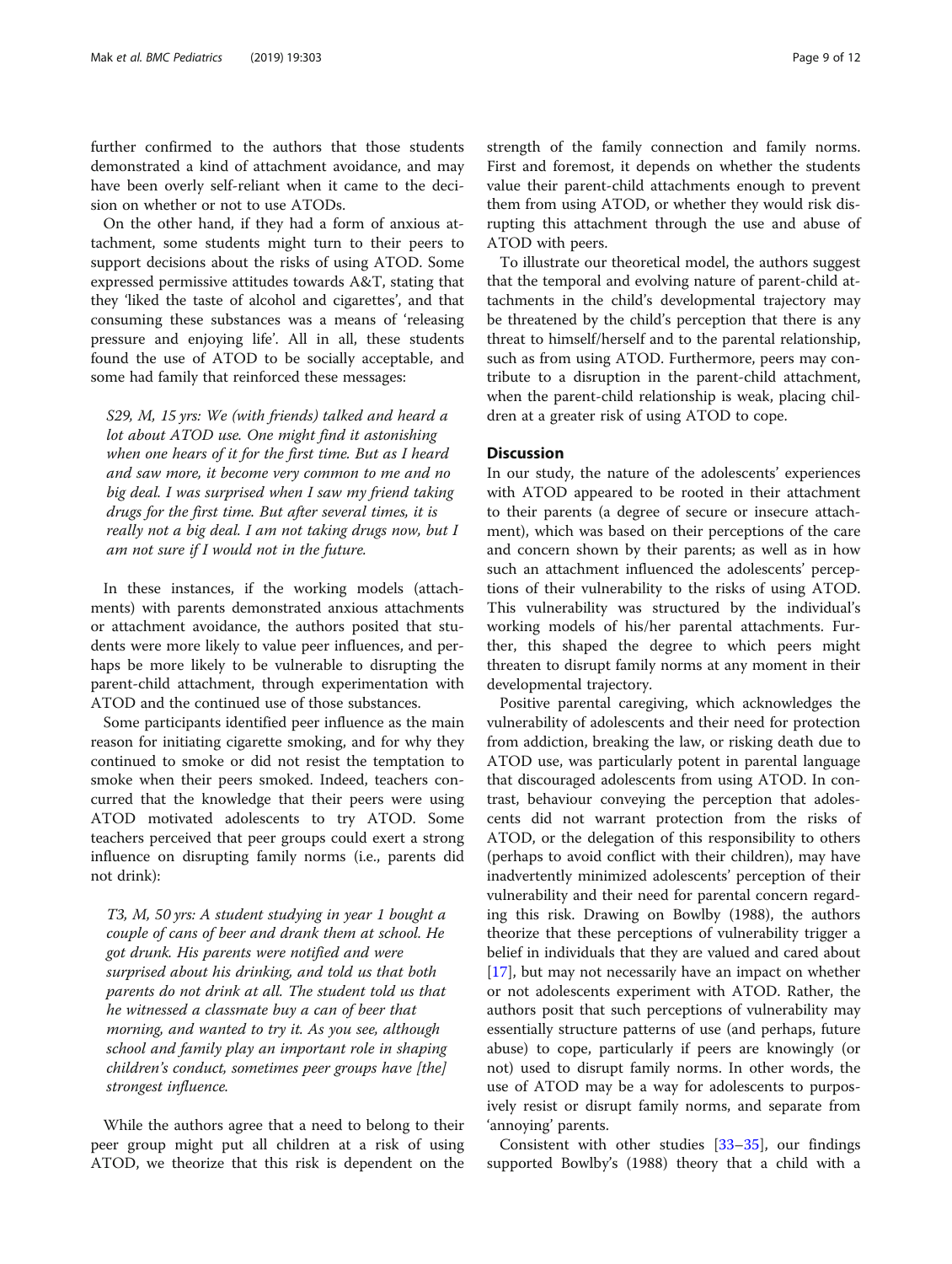strong 'attachment' to his/her parents was perceived to be a concern, and warranted protection from ATOD use. As such, these children would be less likely to initiate consumption of ATOD, and/or be less likely to continue to use ATOD. Risk communication, as measured by adolescents' perception of parental disapproval of the use of ATOD [[36](#page-11-0)] was similarly found in our study to be a protective factor, influencing adolescents to avoid ATOD or reduce their use of those substances. Furthermore, the students in our study who found the effects of using ATOD to be pleasurable with peers, had difficulty stopping their use of ATOD. This was similar to the findings of another study [\[37](#page-11-0)], which reported that this might occur when the strength of peer influence disrupts the influence of parental attachment.

In contrast, the findings from our study suggest that parental attitudes may influence whether their children experiment with ATOD and, more importantly, whether their children may be at risk of continuing to use ATOD, if parents do not take the time or energy to discuss those risks. We refer to instances when parents themselves may use ATOD or express an 'inability to control their children'; or when the parents appear to be inadvertently minimizing the risks of using ATOD (i.e., perhaps to delay having the conversation because they do not know how to discuss the subject). Hence, our findings support those of a previous study on the use of social control theory [\[7](#page-10-0)], which suggested that when adolescents receive the message that they do not need to be protected from these substances, or when parents delegate the responsibility for such protection to others, the adolescents may become resistant to prosocial norms, which hinder them from using ATOD.

However, unlike previous studies, our findings suggest that parents who nurture the development of prosocial norms in their adolescents based on a foundation of warmth and concern for their value, may discourage their adolescents from using ATOD. Moreover, adolescents who form secure attachments with their parents (low anxiety and low avoidance) may be more likely to express a willingness to stop using ATOD, so as not to disappoint their parents, as some participants in our study stated. This may be particularly relevant to cultures similar to that of Hong Kong.

In a study involving adolescents from four cultures in four countries, that is, the USA, China, Korea, and the Czech Republic, Dmitrieva et al. (2004) found that family factors of whether adolescents perceived 'lower levels of parental involvement and higher rates of parent-adolescent conflict affected their parent-adolescent relationships, and in turn was related to higher levels of adolescent depressed mood' ([\[38](#page-11-0)], p., 441). Similarly, the authors posit that parental working models in HK stem from parent-adolescent attachments created by higher relative opportunities for

parental involvement throughout adolescence, as well as higher possibilities for conflicts to occur, triggered by a tendency to succumb to the pressure to be successful both academically and financially  $[11]$ . Indeed, parents, especially mothers, transmit to adolescents some idea of when they are expected to become independent and, in doing so, the adolescents' own values are formed [[20\]](#page-10-0). In HK, the desire to be self-reliant coexists with the expectation to also remain connected and obey parental social norms of control [[20](#page-10-0)]. The authors theorize that this may exacerbate conflicts for developing adolescents in HK, which may only be resolved through re-enacting the attachment styles developed as a child. As such, attachment styles may predict whether and how adolescents will cope using self-comforting measures (e.g., using ATOD) or seek out family members or partners, if accessible [[18](#page-10-0)].

To date, studies on how parental influences shape the social nature of adolescents' patterns of behaviour and vulnerability to using ATOD have tended not to consider the temporal and evolving nature of the parentchild relationship nor social norms in the context of ATOD use. Our study indicates that the essential structure of parental attachment, in combination with parental knowledge, and continued involvement by parents with their adolescents, may explain differences in the continued use and possible risks of abuse of ATOD by adolescents. In addition, the local context of attitudes towards A&T appears to influence the propensity of a child/adolescent to be vulnerable to using ATOD.

### Strengths and limitations

One limitation of this study is that the findings were based on a particular sample of Chinese participants, mainly those recruited from two schools in districts in HK where the residents are of a relatively low socio-economic status. Therefore, the results may not be transferable to other ethnic groups and adolescent populations. Nevertheless, the use of a qualitative methodology in this study allowed for an analysis in which a theory of ATOD use was put forward from the perspective of various stakeholders and took into account local social norms.

## Conclusions

The key findings suggest that reinforcing secure parental attachments, as well as emphasizing how adolescents may be vulnerable to the risks of using ATOD due to the attitudes and actions of their parents and others, may counterbalance the pressures (including peer influence) that adolescents are under to use ATOD. The clinical implications of this study include providing training and support to parents on how to cultivate trust in parent-child relationships, helping parents to be good role models, to develop expertise on the risks of ATOD use, and to resolve conflicts in communicating about the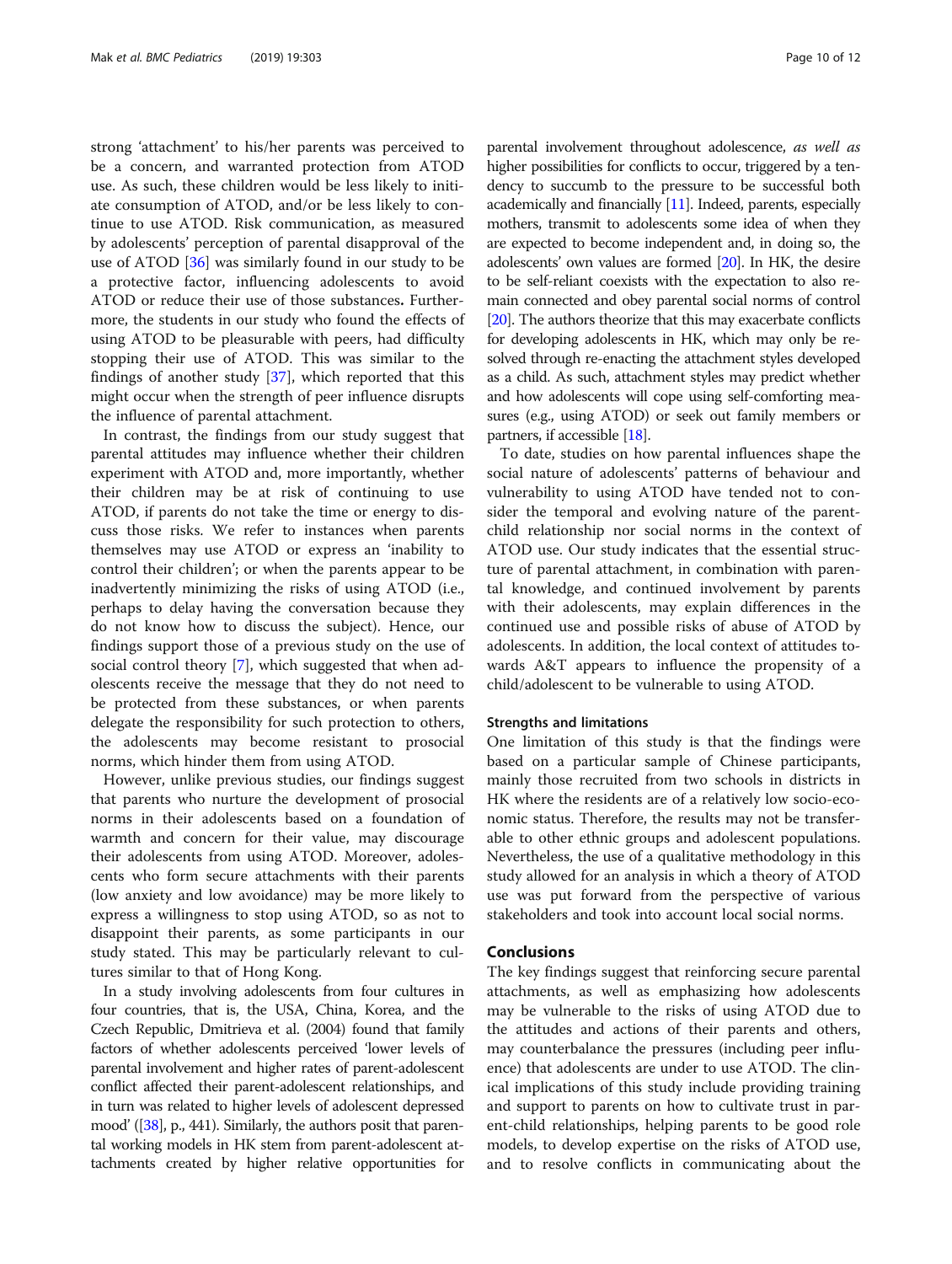<span id="page-10-0"></span>need to protect their children from the risks of using ATOD.

Taking into consideration the nature of a child's attachment to his/her parents draws attention to the specific relational needs of adolescents in a developmental trajectory known for its complexity. We suggest that a future study be conducted to examine the effects of attachment style on the vulnerability of adolescents to the perceived risks of using ATOD, based on their attachment style, and linked to their personal situations (e.g., social norms, parental support, peer influences). Further research is needed to uncover mechanisms of communication that add to the vulnerability of adolescents and the negative long-term consequences of ATOD use.

#### Abbreviations

A&T: Alcohol and tobacco; ATOD: Alcohol, tobacco, and other drugs; HK: Hong Kong Special Administration Region of China; P: Parents; S: Students; SES: Socioeconomic status; T: Teachers

#### Acknowledgements

We thank all of the participating students, parents, teachers, and social workers for the time that they spent taking part in the interviews. We also thank our research colleagues, Ms. HUI Hoi Ting and Ms. Cherrie Lok Sum CHUNG, for contributing to the recruitment of subjects; the collection and management of the data; and for their work in managing the project.

#### Authors' contributions

The three authors, Yim Wah MAK (YWM), Doris Leung (DL), and Alice Yuen Loke (AYL), made all of the intellectual contributions to this study. YWM took the lead in developing the research questions and the overall methodology. YWM wrote the first and final drafts of this manuscript. DL supported the theorization of the data and the writing of the manuscript. AYL reviewed the manuscript and provided critical comments for a revision. All of the authors read and approved the final draft of this report.

#### Funding

Yim-wah MAK was funded by a Central Research Grant, the Hong Kong Polytechnic University (Project No. AP-J86), for a longitudinal project titled: a randomized controlled trial of a brief intervention by parents to prevent their children from experimenting with health risk behaviours: a pilot study. This study is a part of the funded project. No funder has had any role in the preparation of the manuscript or in the decision to submit it.

#### Availability of data and materials

The data supporting the findings are contained within the manuscirpt. The anonymised datasets used and/or analysed during the current study are available from the corresponding author Dr. Yim-wah Mak upon on reasonable request.

#### Ethics approval and consent to participate

All of the procedures performed in this study were in accordance with the ethical standard of the 1964 Helsinki declaration and its later amendments. This study was approved by the Human Subjects Ethics Committee of the Hong Kong Polytechnic University (HSAERS20110407005). Written, informed consent was obtained from all of the participants before the commencement of data collection. For participants younger than 18, written passive consent was obtained from their parents or next of kin on their behalf. Written assent was also obtained from the adolescent participants. The ethics committee of the Hong Kong Polytechnic University specifically approved this consent procedure.

#### Consent for publication

Not applicable.

## Competing interests

The authors declare that they have no competing interests.

#### References

- 1. Hawkins JD, Catalano RF, Miller JY. Risk and protective factors for alcohol and other drug problems in adolescence and early adulthood: implications for substance abuse prevention. Psychol Bull. 1992;112:64–105.
- 2. Whitesell N, Asidigian N, Kaufman C, Big Crow C, Shangreau C, Keane E, et al. Trajectories of substance abuse among young American adolescents: patterns and predictors. J Youth Adolescence. 2014;43:437–53.
- 3. Maggs J, Patrick M, Feinstein L. Children and adolescent predictors of alcohol use and problems in adolescents and adulthood in the National Child Development Study. Society of the Study of Addiction. 2008; 103(Suppl 1):7–22.
- 4. Chan G, Kelly A, Toumbourou J, Hemphill S, Young R, Haynes M, et al. Predicting steep escalations in alcohol use over the teenage years: agerelated variations in key social influences. Addiction. 2013;108:1924–32.
- 5. Kostelecky KL. Parental attachment, academic achievement, life events and their relationship to alcohol and drug use during adolescents. J Adolescence. 2005;28:665–9.
- 6. van der Vorst H, Engles R, Meeus W, Dekovic M, Vermulst A. Parental attachment, parental control, and early development of alcohol use: a longitudinal study. Psychol Addict Behav. 2006;20(2):107–16.
- 7. Mathijssen J, Janssen M, Bon-Martens M, van Oers H, de Boer E, Garretsen H. Alcohol-segment specific associations between the quality of the parent-child relationship and adolescent alcohol use. BMC Public Health. 2014;14:872–80.
- 8. Dickerson DL, Brown RA, Johnson CL, Schweigman K, D'Amico EJ. Integrating motivational interviewing and traditional practices to address alcohol and drug use among urban American Indian/Alaska Native youth. J Subst Abuse Treat. 2016;65:26–35.
- 9. Parsai M, Voisine S, Marsiglia FF, Kulis S, Nieri T. The protective and risk effects of parents and peers on substance use, attitudes, and behaviors of Mexican and Mexican American female and male adolescents. Youth Soc. 2008;40:353–76.
- 10. Abar C, Abar B, Turrisi R. The impact of parental modeling and permissibility on alcohol use and experienced negative drinking consequences in college. Addict Behav. 2009;34:542–7.
- 11. Lam WK, Cance JD, Eke AN, Fishbein DH, Hawkins SR, Williams JC. Children of African-American mothers who use crack cocaine: parenting influences on youth substance use. J Pediatr Psychol. 2007;32:877–87.
- 12. Gilman SE, Rende R, Boergers J, Abrams D, Buka SL, Clark KA, et al. Parental smoking and adolescent smoking initiation: an intergenerational perspective on tobacco control. Pediatr. 2009;123:e274–81.
- 13. Flores PJ. Group psychotherapy and neuro-plasticity: an attachment theory perspective. Int J Psychother. 2010;60:547–70.
- 14. Bowlby JA. secure base. Basic Books. New York: Oxford University Press; 1988.
- 15. Pietromonaco P, Uchino B, Dunkel Schetter C, Kazak AE, Klein W, Rothman A, Cameron L. Close relationship processes and health: implications of attachment theory for health and disease. Health Psychol. 2013;32(5):499–513.
- 16. Sun CF, Shek D. Life satisfaction, positive youth development, and problem behavior among Chinese adolescents in Hong Kong. Soc Indic Res. 2010;95:455–74.
- 17. Department of Health. Child Health Survey 2005-2006. Department of Health, Hong Kong. 2010. [http://www.chp.gov.hk/files/pdf/chs\\_eng.pdf.](http://www.chp.gov.hk/files/pdf/chs_eng.pdf) Accessed 3 Aug 2019.
- 18. Shek D. Tackling adolescent substance abuse in Hong Kong: where we should and should not go. Sci World J. 2007;7:2021–30.
- 19. Rosenthal D, Feldman S. The influence of perceived family and personal factors on self-reported school performance of Chinese and Western high school students. J Res Adolesc. 1991;1(2):135–54.
- 20. Stewart S, Bond M, Deeds O, Chung S. Intergenerational patterns of values and autonomy expectations in cultures of relatedness and separateness. J Cross-Cult Psychol. 1999;30(5):575–93.
- 21. Thomas RE, McLellan J, Perera R. School-based programmes for preventing smoking. Evid Based Child Health. 2013;8(5):1616–2040.
- 22. Caria MP, Faggiano F, Bellocco R, Galanti MR, EU-Dap Study Group. Effects of a school-based prevention program on European adolescents' patterns of alcohol use. J Adolescent Health. 2013;48:182–8.